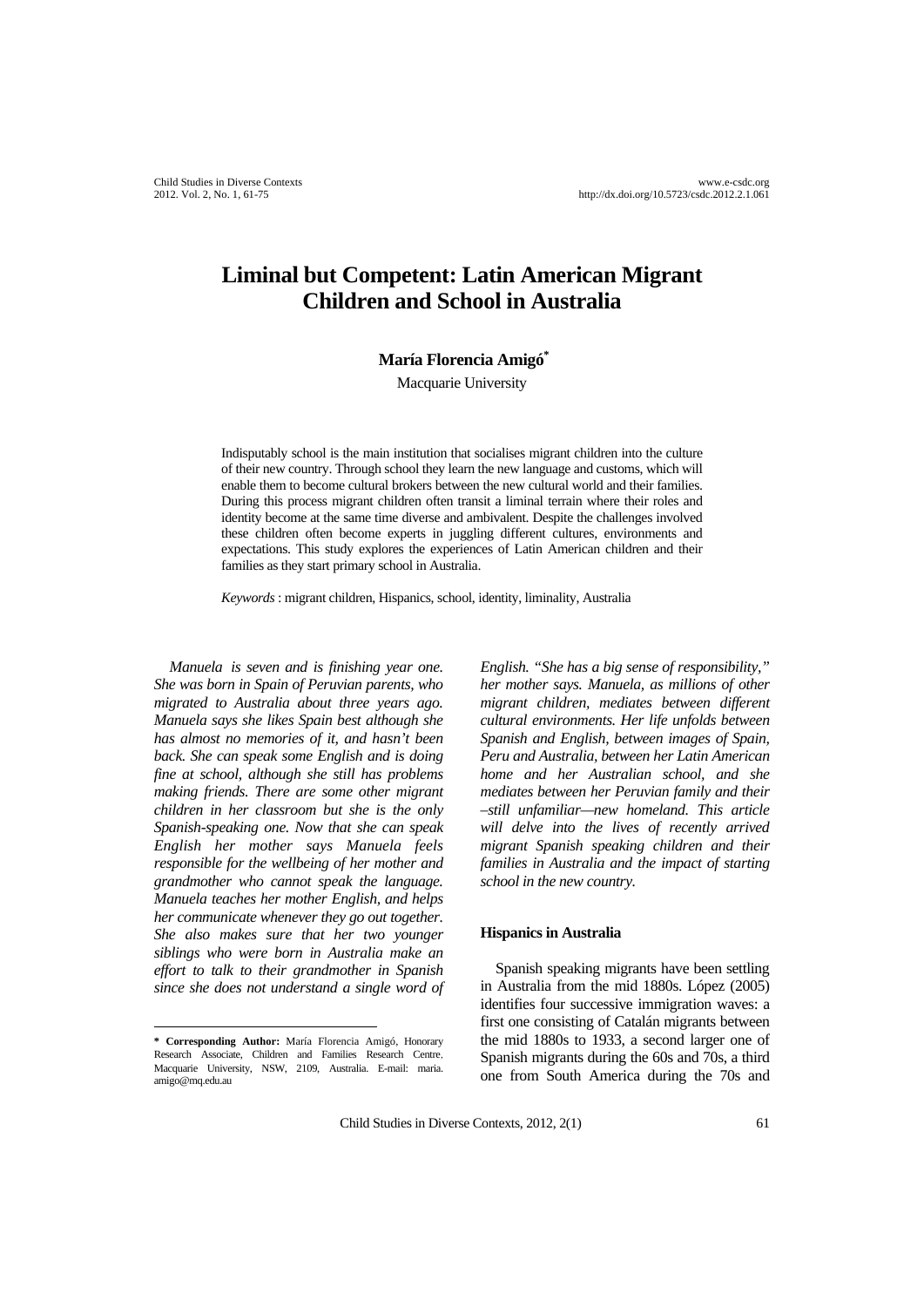early 80s, and a fourth one from Central America during the 80s to early 90s. The vast majority of these migrants came to Australia for either economic or political reasons. During the last decade, however, there has been a fifth wave of Spanish speaking migrants, predominantly from Latin America, who, in turn, are highly skilled and recount coming to Australia looking for a safer and more promising environment for themselves but especially for their children. They choose Australia for its skilled migration scheme that enables certain professionals within a specific age range, and with a good command of the English language to apply for permanent residency. Argentineans, Chileans, Colombians, Peruvians, and Venezuelans are the larger groups. Most of them are middle class, hold one or more university degrees, and had a good standard of living in their home countries.

First and second generation children of migrants comprise a large proportion of children in Australia. The 2006 Australian Household Census showed that 35% (or 1.5 million) of children in Australia live in migrant families, with about half of the total children living in migrant families being under 9 years of age, and within that group about half a million having been born overseas (Australian Bureau of Statistics, 2008). Figures from the New South Wales Department of Education and Training also reflect this large child migrant population. A 2010 report shows that almost 30% of total enrolments in government schools were of students of language background other than English (Department of Education and Training, 2010). Children of Spanish speaking background were identified as the seventh largest group in New South Wales public schools. Despite Australia's history as a country of immigrants, the slow but steady increase in the new arrivals population each year, as well as its increasing diversity in terms of origin, socioeconomic background and settlement patterns, has meant that many schools that had remained mostly culturally homogenous, are experiencing significant cultural variety in their student population (Santoro, 2009). The literature that has focused on migration and

acculturation –the cultural changes derived from intercultural contact—has paid less attention to women and children and family dynamics than it has to men (Sam, 2006). Also, although studies of cultural diversity in schools have been significant in the US and European contexts, they are still scarce in Australia (A few recent studies are Dockett & Perry, 2005; Guo, 2005; Sanagavarapu & Perry, 2005; Santoro, 2009). The literature on first generation migrant children's school experiences in the new country –in Australia and overseas—is limited, and tends to concentrate on refugees (e.g. Matthews, 2008). Finally, research that has looked specifically at the mutual influences that schools and first generation migrant children and their families exert on each other is rather incipient. Some works have marginally touched on these issues (Adams & Kirova, 2007; Beraldi, 2006; Devine, 2007, 2009; Sanagavarapu, 2010) but the field is mostly unexplored and children's voices mostly absent. This article aims at contributing towards our understanding of children's experiences of migration in Australia by exploring the interplay between children's school and family lives, and the processes of adjustment involved.

# **Conceptual Background**

There is an array of issues involved in the lives of migrant children as they start school in an unfamiliar culture. Primarily, children embark on a transition process through which they are progressively integrated to the new cultural world through school. This process is, however, by no means linear. They are continually referred back to the original cultural system prevailing in their families at home. The transition process seems to be embedded in sets of binary opposites children confront recurrently through their daily immersion in the domains of home and school. The data gathered for this study suggests that issues of approval/ disapproval, sameness/difference, inclusion/ exclusion, expansion/confinement permeate migrant children's lives and require adjustment strategies from them. A few analytical concepts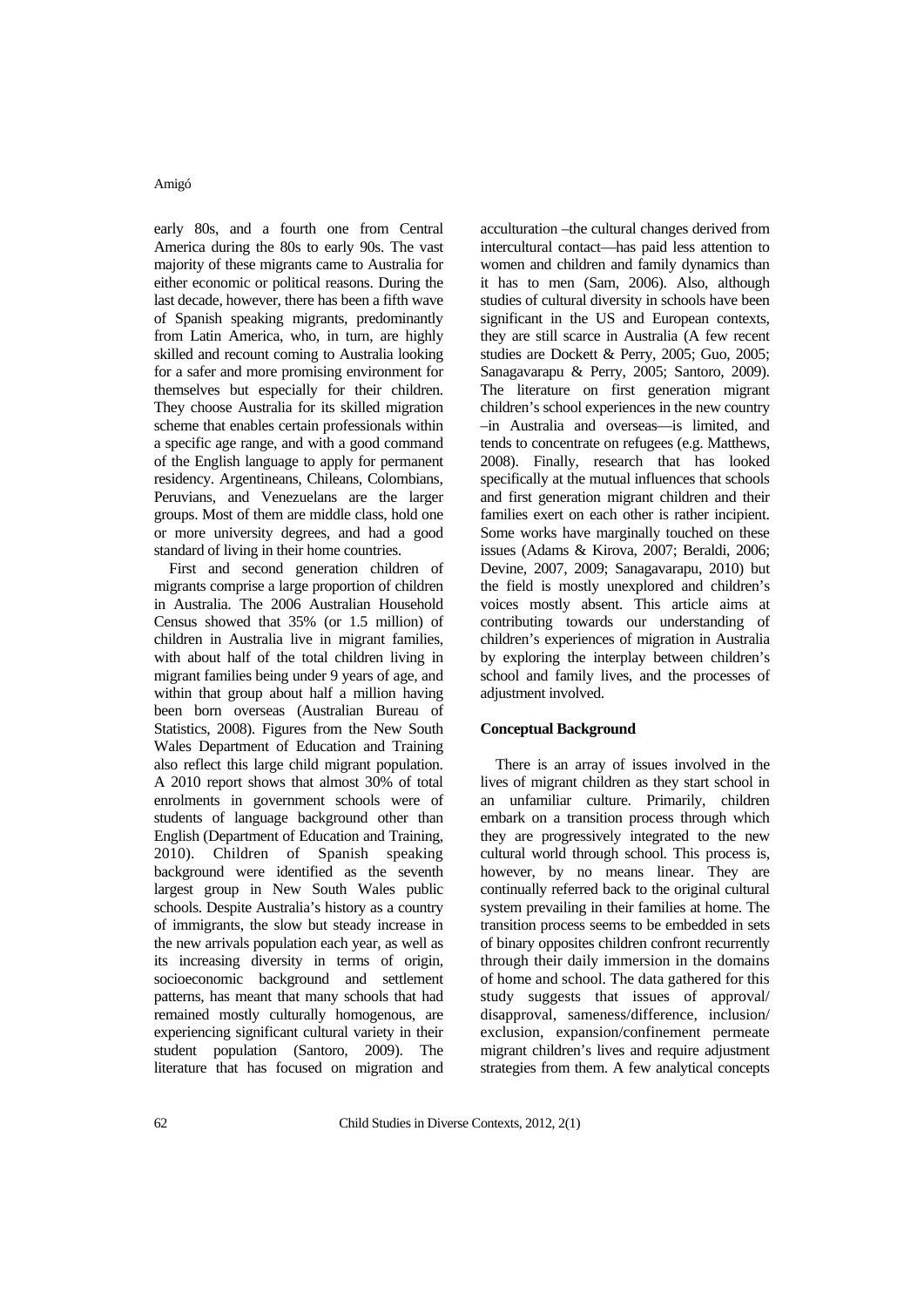have been coined to refer to these oscillating experiences of self and belonging in situations of migration, intercultural contact, or social change. The concept of "multiple belongings" (Vandenbroeck, 2001), has been particularly illuminating, as it sheds light on the dynamics of identity formation in mobile, globalised and post-traditionalists societies where individuals can adhere simultaneously to various reference groups, such as national, ethnic and language groups. The concept echoes the experiences implied in the idea of liminality (Turner, 1967), an anthropological notion that has been used to understand the psycho-social processes individuals undergo during change of status rituals in traditional societies. The concept of liminality refers to an undefined, ambiguous state of being, and has been used to shed light on situations of transition in social life. These theoretical conceptualisations have guided the interpretation of the data collected during this study.

# **Method**

The data presented in this article is drawn from a small scale qualitative study that consisted of two stages, a first one based on an ethnographic approach, and a second one based on semi-structured interviews.

#### **Ethnographic Phase**

The purpose of including an ethnographic phase was to grasp "the native's point of view", or to understand what it is like to be a migrant family who faces the process of schooling in an unfamiliar setting. Ethnograpy is a qualitative methodological procedure where the researcher immerses herself in the everyday lives of the group she wants to study in order to get an insider's understanding. Ethnography entails thorough observation and detailed note taking of the everyday use of language, behaviours, and habits of a particular group, which are then analysed in order to develop conceptual interpretations of the social life of that group.

The interconnectedness and intimacy between researcher and subjects of study makes of ethnography a prime methodology for shedding light on different cultural and social worlds. The term "participant observation" captures the essence of the ethnographic approach.

The ethnographic phase lasted six months. During this period I endeavoured to meet Latin American families who had arrived in Australia within the last five years and had children aged five to eight attending primary school in the city of Sydney. I firstly contacted a Spanish speaking playgroup where mothers meet once a week to play with their pre-school aged children. In this playgroup I became acquainted with several migrant families from different Latin American countries (Argentina, Colombia, Mexico, Peru, and Venezuela). Four of these families showed interest in the research and fitted my selection criteria as they had recently arrived in the country and had school aged children aged five to eight. Playgroup mothers referred me to other settings where I could contact more recently arrived families that responded to the selection criteria. To be specific, I was invited to be a participant observer in migrant community centres, religious meetings, and private events such as birthday parties. My familiarity with Latin American cultural groups and my proficiency in Spanish were undoubtedly an advantage to make migrant families interested in the research. Each week during the first six months of data collection I attended the Spanish Playgroup which runs for two hours, and on average I participated in at least one other migrant reunion, whose length could range from between two to four hours. In these occasions I not only had the opportunity to meet newly arrived families, but also to interact with them informally, get a good understanding of their social realities and learn about their issues as new migrants in the country. I recorded all data gathered in these instances through thorough note taking during and after each meeting or event.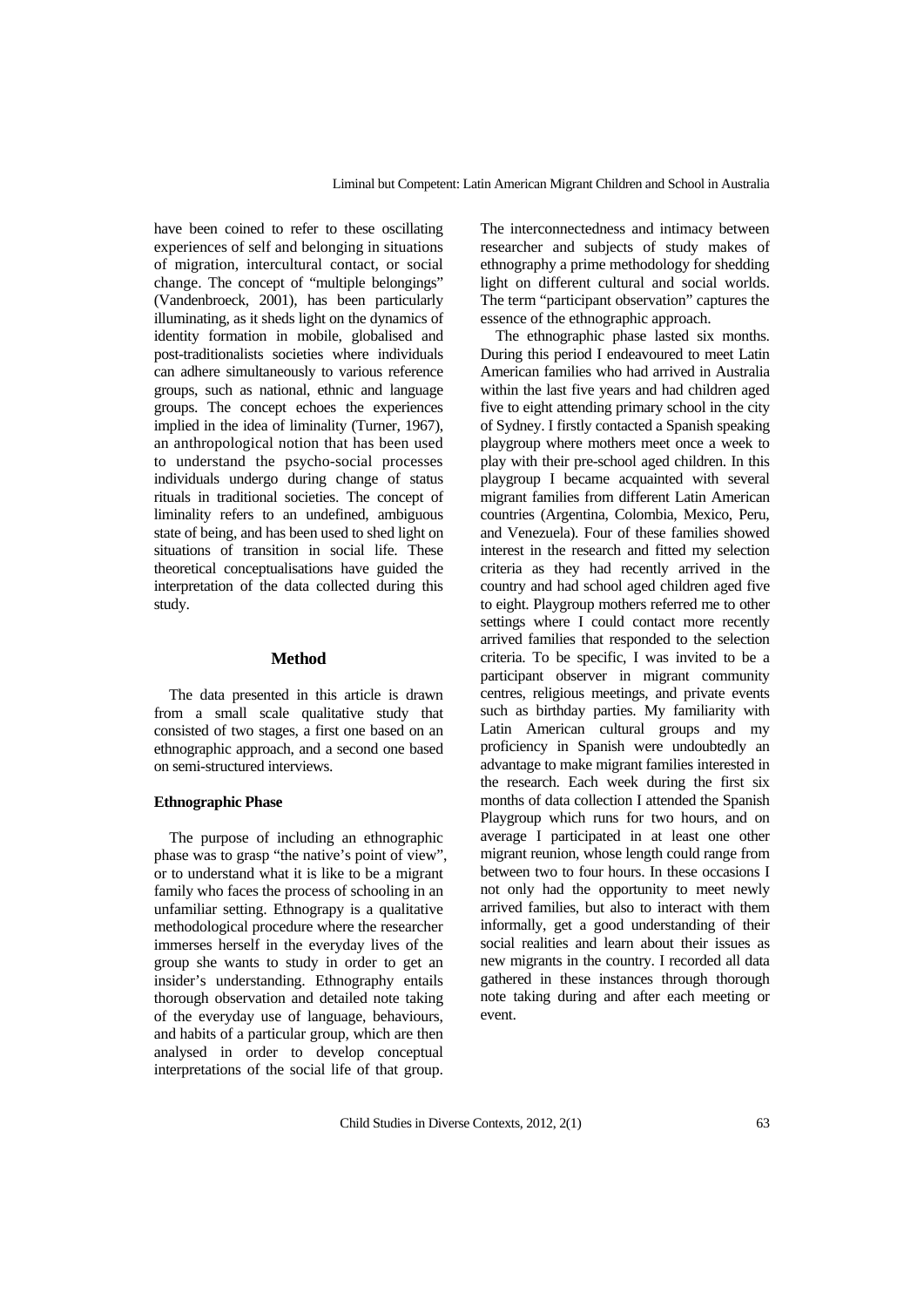## **Interviews Phase**

Compared to formal interviews, an ethnographic approach allows for a more unstructured and relaxed collection of data, where the researcher interacts informally with the group and the information flows naturally, in part, perhaps, due to the avoidance of questionnaires and recorders. But the need for more specific information and the need to compare responses to the same questions made a second data collection phase involving formal interviews a necessary component.

During the ethnographic stage I recruited ten families from four different countries (Argentina, Mexico, Peru, and Venezuela) with children aged five to eight born overseas who did not speak English when starting school. Besides these criteria, the families were recruited because they agreed to participate in the second stage of the project and to be interviewed. Four of these families were recruited through the Spanish playgroup and the other six were families I had interacted with during other migrant gatherings (mentioned above).

As described in the introductory section these days about 80 per cent of migrants come to Australia through the skilled scheme, which implies that most new arrivals are professional middle class and used to a have a good standard of living in their countries of origin. It is worth noting too that the application to obtain a resident visa through this scheme is both expensive and demanding in terms of requisites. For example, in order to be eligible a skilled applicant needs a good level of English, professional studies and related work experience. This means that recent migrants who arrive under this scheme come from privileged backgrounds, a feature that was evident in the families recruited for this second phase.

As mentioned the second stage consisted of interviewing the parents and children in these families. Two different questionnaires were prepared for parents and children, and questions revolved around the experiences of starting school in a new country. The questionnaire for parents consisted of 12 semi-structured questions. Parents were asked, for example, about what were their expectations in relation to their children's education in the new country, how did the Australian education system differed from the one in their countries, and what were their pleasant surprises and disappointments in relation to school in Australia. Questions for children were short and straight forward. They were asked to answer ten questions on issues such as what were their memories when starting school in Australia, what are the best ways to make friends, or what had been the most difficult aspect of attending school in Australia. Interviews took place at each family's house and lasted between one hour and one hour and a half. I interviewed the parent or parents first (both parents were present in seven out of ten interviews, while only mothers were available for the other three), followed by a short interview to the child. In almost all instances (eight out of ten) the interviewed child preferred that one or both parents be present during the interview which meant the parents made comments to some of the child's responses (the opposite did not occur). All interviews were conducted in Spanish, digitally recorded and professionally transcribed.

## **Data Analysis**

Data from the ethnographic phase (in the form of memos and written notes), and from the interviews phase were analysed qualitatively following the procedure suggested by grounded theory (Glaser & Strauss, 1967). Grounded theory encourages the researcher to develop theory from the data by means of coding for recurrent themes that emerge from it. Based on her interpretation the investigator then groups themes into categories to eventually develop an explanation that fits the data and is relevant to the research question. The software NVIVO was used to organise and code all interviews, memos and notes taken. The results of this interpretative process are presented in this article.

It is important to make the note that when participants' direct quotes are included in the article these are translations from Spanish into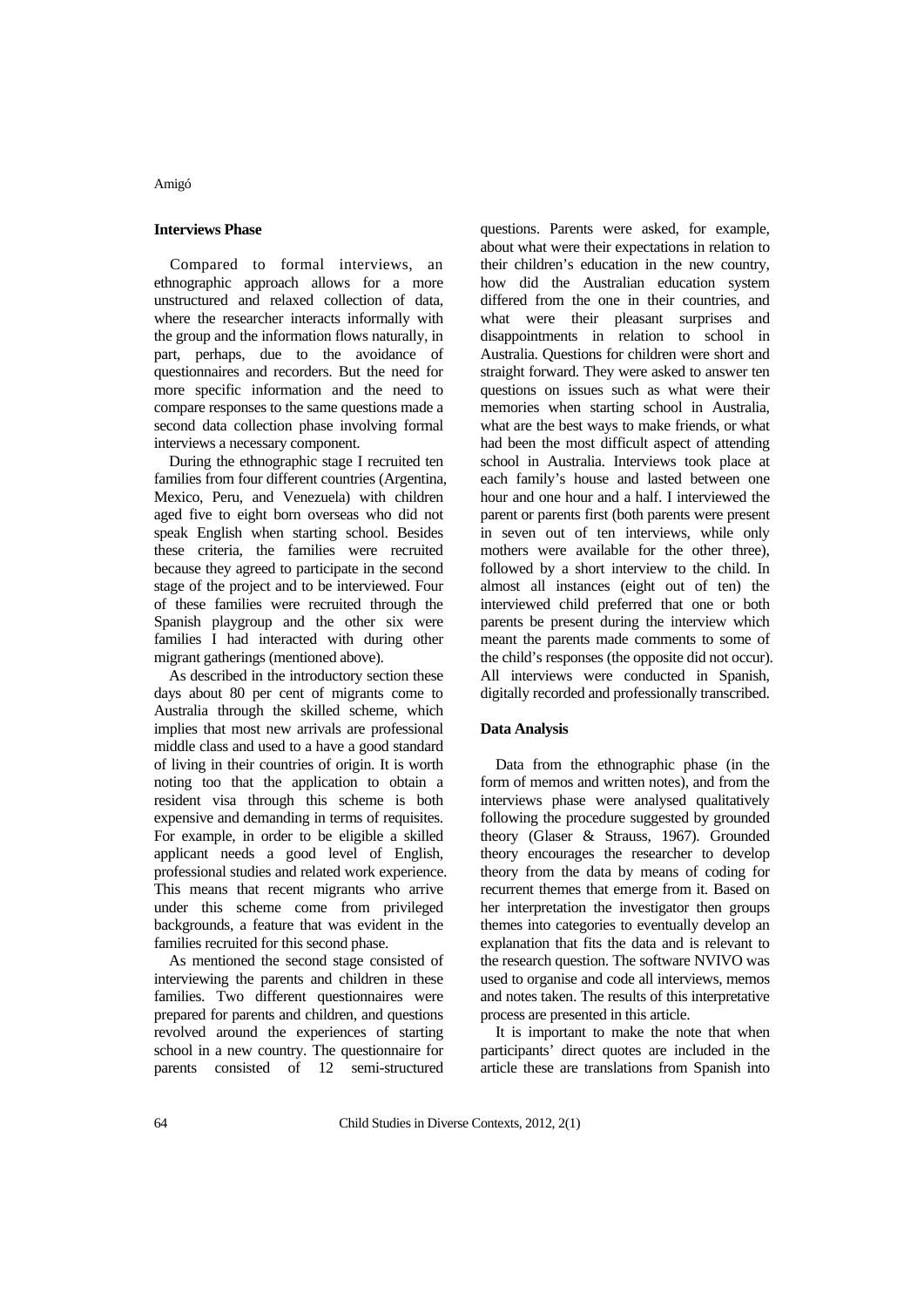English made by myself. I endeavoured to represent participants' voices as accurately as possible.

## **Results**

# **A New School in a New World**

Education for their children is one of the services migrants need the most, and most urgently. It is not unusual, therefore, for migrant children to come into contact with the receiving culture sooner and more intensely than their parents do. As Suárez Orozco and Suárez Orozco (2001) note, schools are where immigrant children first come into systematic contact with the new culture and they are probably the most important sites of cultural contact for them. Similarly, Laosa (1999, p. 372), claims that for ethnocultural and linguistic minority group children, schools are "the first and perhaps the only—influential point of direct experience with a mainstream socializing insitution". And Luykx (2005) points at how sometimes the language and cultural distance between home and school make the school overshadow the family in its socialising role. The questions this study raises are therefore, how do migrant children –and their parents experience this abrupt and culturally different socialisation process of starting school in a new country? And, what are the outcomes and implications of this process for the children?

Studies that have focused on child migrants and school have been concerned almost exclusively with academic performance (Some exceptions are: Adams & Kirova, 2007; Beraldi, 2006; Devine, 2009). In Australia, academic performance of first generation migrant children is not currently a matter of concern. Recent child migrants seem to perform well in school and there appears to be no significant connection between school achievement and being a child of a non-English speaking background. Katz and Redmond (2009) suggest that migrant parents' high educational attainment, due to Australia's current skilled migration policy, could partly

explain their children's high academic achievement. The well documented emphasis migrant parents place on their children's education is most likely another reason. In the Australian context, a recent report suggests ethnic minority children themselves have big professional aspirations and want to succeed in school (Collins , Reid, Fabiansson, & Healey, 2010). There is no published data on Latin American children school's performance in Australia, but this emerged as a recurrent topic during my conversation with parents, all of whom proudly mentioned that in spite of the difficulties surrounding the migratory experience their children's academic achievement had been remarkable, as the following quotes show:

The teachers have been telling me how surprised they are with Jacinta's progress and how she is excelling in school. In fact, even some Australian mothers who know her have told me that they can't understand how a migrant child can write and read even better than their own children (Consuelo, Mexican mother of six-year-old Jacinta).

In fact, he is the best in spelling in his class. And the teacher told us that for her it was remarkable that a child for whom the first language was not English could be so good at spelling. He also writes very well. His teacher is surprised by his good spelling and grammar (Leticia, Venezuelan mother of eight year-old Martin).

There are myriad factors that impact on migrant children's school performance, from specific familial conditions such as parents' socioeconomic background and education, to broader contextual factors such as the receiving country's attitude towards specific groups of migrants. As Zhou (1997) states for immigrants in the United States "In the long journey to becoming American, progress is largely contingent upon human and financial capital that their immigrant parents bring along, the social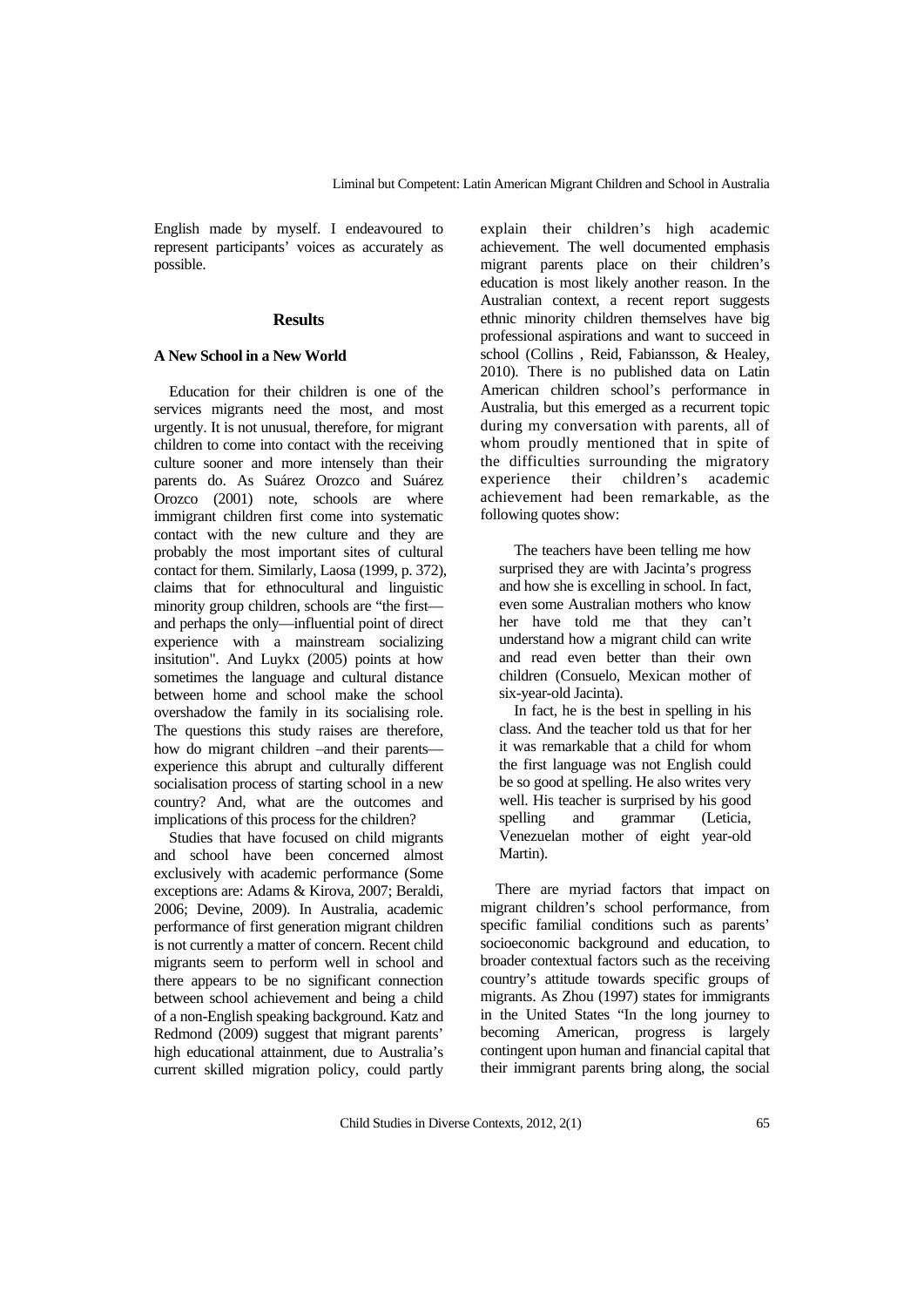conditions from which their families exit as well as the context that receives them, and their cultural patterns –including values, family relations, and social ties—reconstructed in the process of adaptation" (p. 999). But even when first generation migrant children excel in school, as has been the case for many migrant groups in Australia and elsewhere (Duchesne, 1996; Katz & Redmond, 2009; Ogbu & Simons, 1998; Sam, 2006) reducing their lives to their academic performance as a measure of wellbeing is rather simplistic. Research on the school lives of migrant children has neglected the psychological burden that can accompany intercultural transitions (Laosa, 1999). Some small studies in the Australian context (MacNaughton, 2001; Mansouri & Kamp, 2007; Mansouri & Trembath, 2005; Santoro, 2009) show that prejudices and tensions in relation to migrant (first or subsequent generations) children in educational institutions are common among the children as well as between the teachers and the students. In fact, all interviewed parents were confident their children would do well academically. Conversely, their main preoccupation was whether their children would feel comfortable socially.

It has been argued that immigrants in Australia have a less satisfactory acculturation experience than in other countries, since despite Australia's multicultural policy, the emphasis is on assimilation rather than on integration (van Oudenhoven,  $2006$ <sup>1</sup>. That is to say, there tends to be an expectation that migrants should set aside their cultural and linguistic characteristics to be able to function fully in the host culture and adopt its core values. In his review of Australia's language and multicultural education policies since the 1970s, Liddicoat (2009, p. 201), put it succinctly:

There is a different construction of interculturalism for members of minority groups in which maintenance of minority languages and cultures is conditional on adaptation to the majority culture and language. (…) Interculturality for the majority is a disposition towards other practices rather than an engagement with diversity, while for minorities it is seen as necessitating participation in the dominant culture, with the possibility of adding to or adapting linguistic and cultural repertoires to add economic value.

In the context of schools, Devine (2007, p. 150) refers to this lack of significant engagement with cultural diversity as "pragmatic multiculturalism", meaning that the school community acknowledges and respect the multiculturalism of the school but does not fully engage with it. Although she refers to Irish schools Devine's assessment echoes in Australia.

*Learning English and making friends.* Despite Australian schools' emphasis on multiculturalism and respect for diversity Latin American children's own experiences of feeling different are certainly more real than what their teachers and even parents perceive. For Martin, a Venezuelan boy, his own appraisal of his command of the English language provides an interesting example. His mother recounted:

Martin frequently tells me that he wants to learn more and more English, and then I tell him, "But my son, you already speak English and you speak English very well". And he replies, "Not yet, Mum. Not yet". Academically, his performance is excellent, but socially, he feels he is in disadvantage. He is having a difficult time. For his teacher, his English is more than fine, and he is doing really well. But when he plays with the other children, he misses out on a lot. That is because the adult world he is in contact with is in Spanish. unlike that of his classmates which is in English. Martin asked me to go to after

 $\overline{a}$ 1 Acculturation strategies are broadly grouped by Berry (1997) into: a) Assimilation strategies - where the acculturating group does not retain previous cultural identity, b) Separation strategies – the acculturating group holds on to previous culture and avoids contact with the new, c) Integration strategies – the acculturating group holds on to both the old and new cultures d) Marginalisation – the acculturating group finds it impossible to relate to either the old or new culture.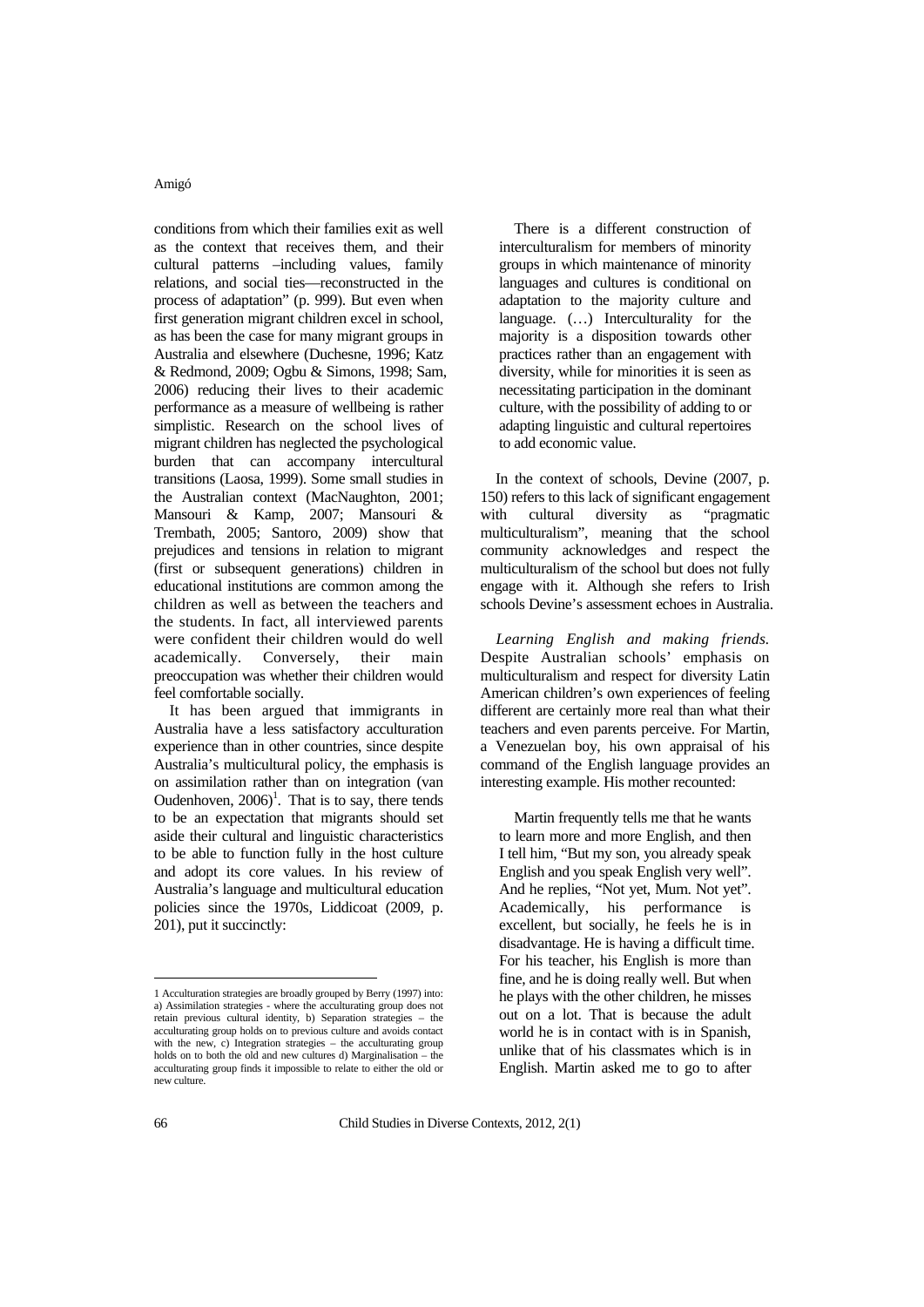school care so that he can learn more English and make friends.

As the case of Martin illustrates being able to speak the local language well is a major concern for migrant children. Related studies in the US have also pointed out at children's awareness of the power and status of the English language against their own. For example, Monzó and Rueda's (2009) study of Latin American school children in the US highlights the effort these children make to pass as fluent English speakers, an observation that is consistent with this study's findings.

Migrant children strive to speak the local language well, but also to make friends, as shown by Martin's example. These seem to be two intertwined and paramount aspects in Latin American children's school lives. Not surprisingly, the need to speak the language well and make friends has also been emphasised as crucial for other migrant children groups in the Australian context (e.g. Millar, 2011). My findings suggest that friendships are very important in migrant children's lives. As Vedder and Horenczyk(2006, p. 424) observe, migrant children "find friends as helpers in their struggle to find their position in the new social and cultural environment". Devine (2009) also notices friendships are important sources of social capital for migrant children because they provide support, knowledge and access to networks.

The value of interpersonal relationships for collectivist cultures – such as Latin American societies who place emphasis on interdependence and reciprocal obligations – is crucial. So understandably, the topic of making friends at school was recurrent in both parents' and children's accounts. For instance Consuelo, a Mexican mother, told me that it was quite difficult for her daughter Jacinta to make friends at the beginning. One of her daughter's classmates used to give her a hard time, and she couldn't communicate with her. Jacinta used to tell her mother, "She talks to me in her language and I can't understand." "And how do you reply to her?" the mother would ask, "Oh well, in

Spanish of course". And Julio, a Peruvian father mentioned that for his son Francisco "the first friend was difficult to get". Francisco remembers that he was teased severely in kindergarten, perhaps, he thinks, because he was coming from Peru, looked different and couldn't speak the language: "My number one friend is Michael. He was being very nice to me, when all my other friends were bullying me in kindergarten". Finally, Antonieta, a Venezuelan mother recounted how her seven year-old son tells her he always has lunch alone and is too shy to ask anyone to play with him as he has to think too much before being able to speak in English.

For many Latin American migrant children, making friends from outside their language group is not easy. The data gathered for this study shows that language and cultural barriers can be major impediments for these children to feel confident in establishing relationships at the beginning. Making friends might involve minimising or hiding their cultural or ethnic identifiers such as special clothing, food, or their accent. As Devine discusses in her study of migrant children in Ireland, children did not tend to see their ethnic identities as positive attributes in facilitating their relationship with the local children. She also noticed that in order to make friends, migrant children participated in extracurricular activities that confirmed their commitment towards the local culture (p.526- 528). Devine's findings resonate in my study, where all parents and children interviewed suggested children's fervent commitment to the school's ethos and activities, as well as mentioned instances where children would refuse to eat their ethnic food at school, speak their language with their parents in front of friends, and try to talk, dress and behave like their non migrant peers.

It has been argued that for migrant children school provides a social field of knowledge and opportunities for participation in culturally valued activities (Devine, 2009), and the development of social networks for both child and parents which are essential to successful cultural adjustment (Christopoulou & de Leeuw,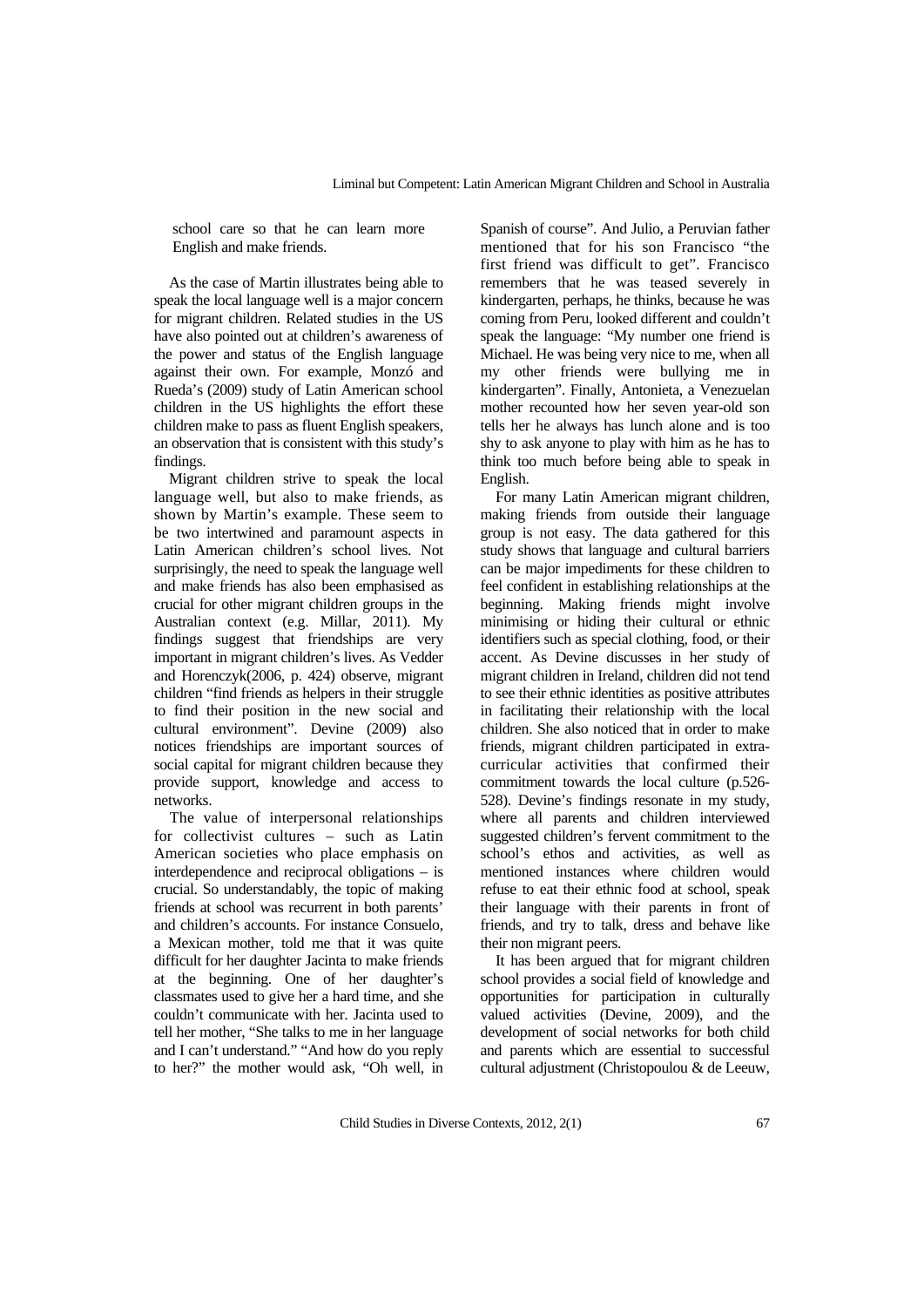2004). My data reflects these analyses: for Latin American children friendships provide the means for them to engage in the language and the codes of the receiving culture. When asked about what is it that they enjoy the most about school, all children interviewed mentioned their friends with whom they play sport, play in the playground, share food, and with whom they develop their shared Australian side of their identities.

## **Migrant Children at a Crossroads of Expectations**

In her study of Bangladeshi children in English schools, Brooker (2005, p. 126) makes the point about the difficulty migrant children may face when starting school in an unfamiliar setting:

The direct clash of beliefs and practices between their parents and their teachers meant that they had double the work to do on starting school: not just becoming a pupil, but becoming a different kind of child from the one their family and community had created.

In fact, as Vedder and Horenczyk (2006, p. 420) point out schools are much more concerned with acculturating migrant children, or helping them adopt values and understandings of the receiving culture, rather than with enculturating them, or helping them understand their own cultural background. Discontinuities or inconsistencies between the home and school environments can be detrimental for the children academically, socially and emotionally (Dockett & Perry, 2005). Although there would be "discontinuities of experience" between school and home settings for any child (Lam & Pollard, 2006), for migrant children the disparities between both settings are more significant.

The tension between expectations from home and school was made evident in all interviews, where parents and children suggested that for children school was the space where the Australian values and identifiers need to be

made explicit, while their ethnic ones made dormant. Parents, in particular, referred to habits and practices within the Australian school system that were very unfamiliar to them and were even a cause of concern. For example, all parents found the academic standards and the school discipline system of Australian schools much more lenient than expected, and tried to counterbalance this with stricter rules and extra homework at home. Also more trivial issues such as Australian schools' quick, informal and cold lunches sitting on the playground's floor are a shock to many parents who come from countries where lunch is the most important meal and where formalities sitting at the table need to be safeguarded, and still are in their new homeland. Likewise, they mentioned disapproval towards the carefree ways pupils tend to use their uniforms, use their hair or sit down during classroom time, and emphasised they did not want to see this behaviour in their own children, especially when at home.

Migrant parents therefore face the dilemma of how to manage – whether to accept, oppose or negotiate – their children's acculturation. As a migrant child progresses into school, traits of the new culture will quickly make a way into the child, overshadowing the culture taught at home (Qin, 2006). Although most parents mentioned they accept their child was becoming Australian in many aspects, all families clearly emphasised that it was paramount for them to reinforce their culture at home, and also to maintain the Spanish language. However, in spite of their efforts, most parents feared that their cultural influence over their children was limited, as Consuelo, a Mexican mother explained:

I think that if we reinforce our culture, our food, our festivals and all that belongs to us, to our children, they will incorporate it. But they will grow… Perhaps I am a bit afraid of the future when they will have new friends…and new ways…

The analysis of the experiences recounted by Latin American children and their parents suggests these children become entangled in a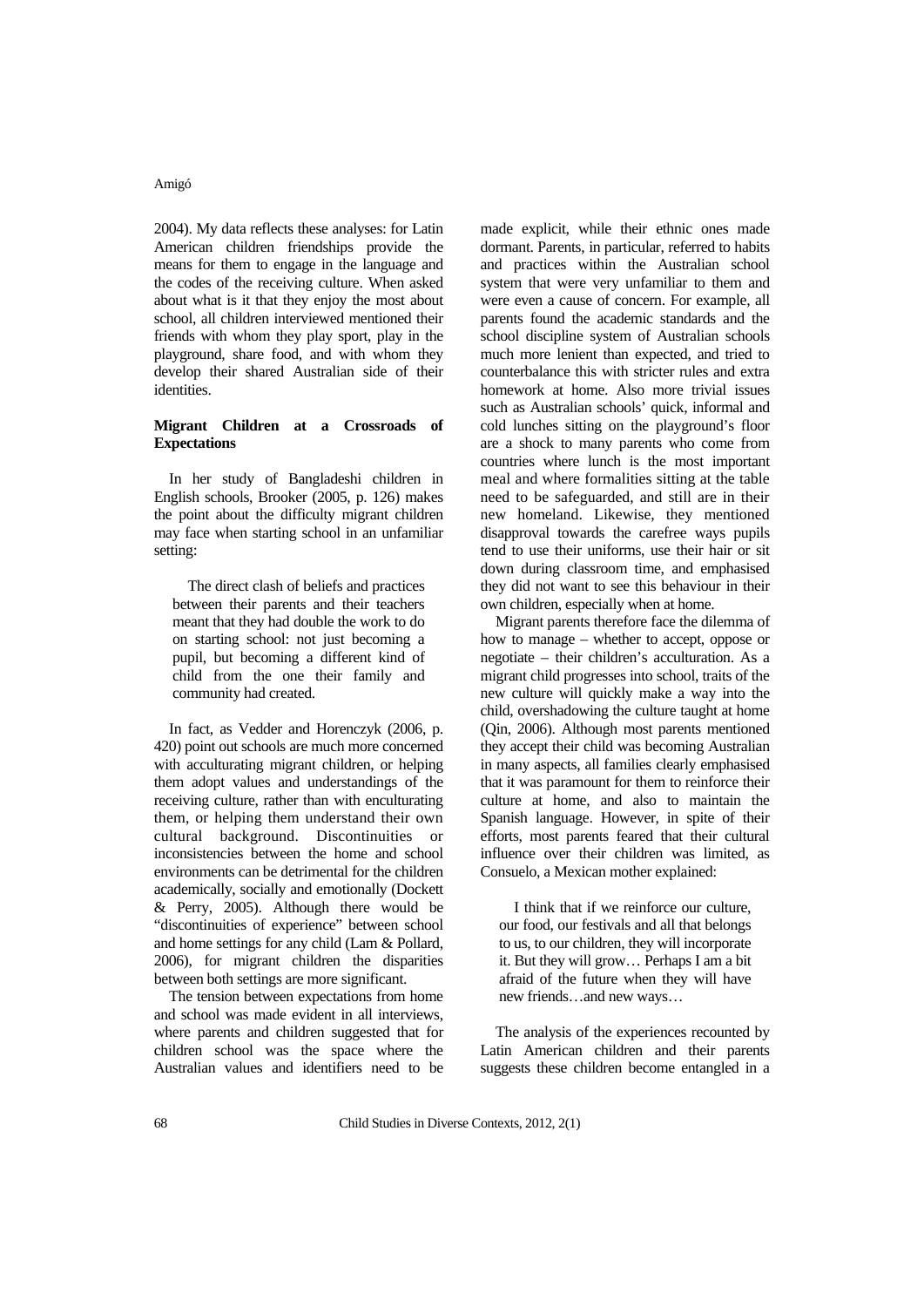crossroads of expectations soon after they arrive in the country. Their teachers and parents expect them to do well in school and learn the language as well –and as fast—as possible, while their parents also aim at reinforcing their native culture and language. Their peers –responding to a particular socialisation system—pressure them to assimilate into the mainstream and to discard strong ethnic identifiers. Two socialisation systems interplay in the everyday lives of these children, the one that aims at transforming them into good Australian citizens operating at school, and the one that struggles to preserve their ethnic and cultural traits operating at home.

#### **Multiple Belongings**

What are the implications of this complex position that Latin American migrant children in Australia occupy? Identity obviously comes into question. How do young children in the process of making sense of and moulding their identities go about juggling cultural traits and responding to the expectations of two different cultural systems (their families and their schools)? Whereas newly arrived adult migrants who come with a defined cultural identity might not be immediately urged to interact with members of the host country and use the new language on a daily and systematic basis, school children are. And therefore for them, the acculturation process can be more confronting than it is for their migrant parents, at least during the period immediately after arriving. Besides experiencing two sudden changes of status as they start school – they become Australian "pupils" and "migrant students" –, and the sudden immersion into an unfamiliar cultural and social world, back home they encounter a continuation of the social and cultural life they left behind in their home countries. What impact does this dual process have on migrant children's evolving identities?

During interviews both parents and children alluded to situations where children would dress, behave, eat and speak in particular ways depending on the cultural context, suggesting strong contrasts in how children act out their identity. One could argue that most of us unfold

different dimensions of our identities depending on the context, however for the children in the study reported in this article, the cultural clashes between different contexts and the concomitant behaviour that is expected from them is sharper.

Children's relation with food and language can be cases in point of how migrant children may use such cultural resources as an expression of their newly forged identities. Almost all children and parents referred to children's preference of taking Australian food for their lunch break in school, while refusing to take their country's typical food which they would happily eat at home. Food can be used as a symbolic resource to negotiate group boundaries in peer interaction (Nukaga, 2008). When I asked Marta, the Argentinean woman, in which aspects she thought her daughter Rocio was more Australian than Argentinean, she immediately mentioned food:

The most Australian feature that I notice in Rocio is in her food habits. She is very Australian in that sense. She eats carrot sticks and wants vegemite sandwiches every day to take to school. It surprises me. In that respect she is more Australian than the Australian people.

Similary language, as a powerful symbol of national and ethnic identity (Spolsky, 1999, p. 181 ), can be an indicator of migrant children's multiple belongings. Five of the children interviewed expressed a reluctance to speak Spanish outside their homes, and mentioned being embarrassed when their parents spoke Spanish in public situations. They were, however, willing to use their native language at home with their families. Even for some, the way they combine both languages in everyday speech could be interpreted as the result of the ambivalent social space in which their lives unfold. For example, during the interview, Manuela, the Peruvian girl did not say any sentence fully in Spanish or in English. Talking about school rules, she said,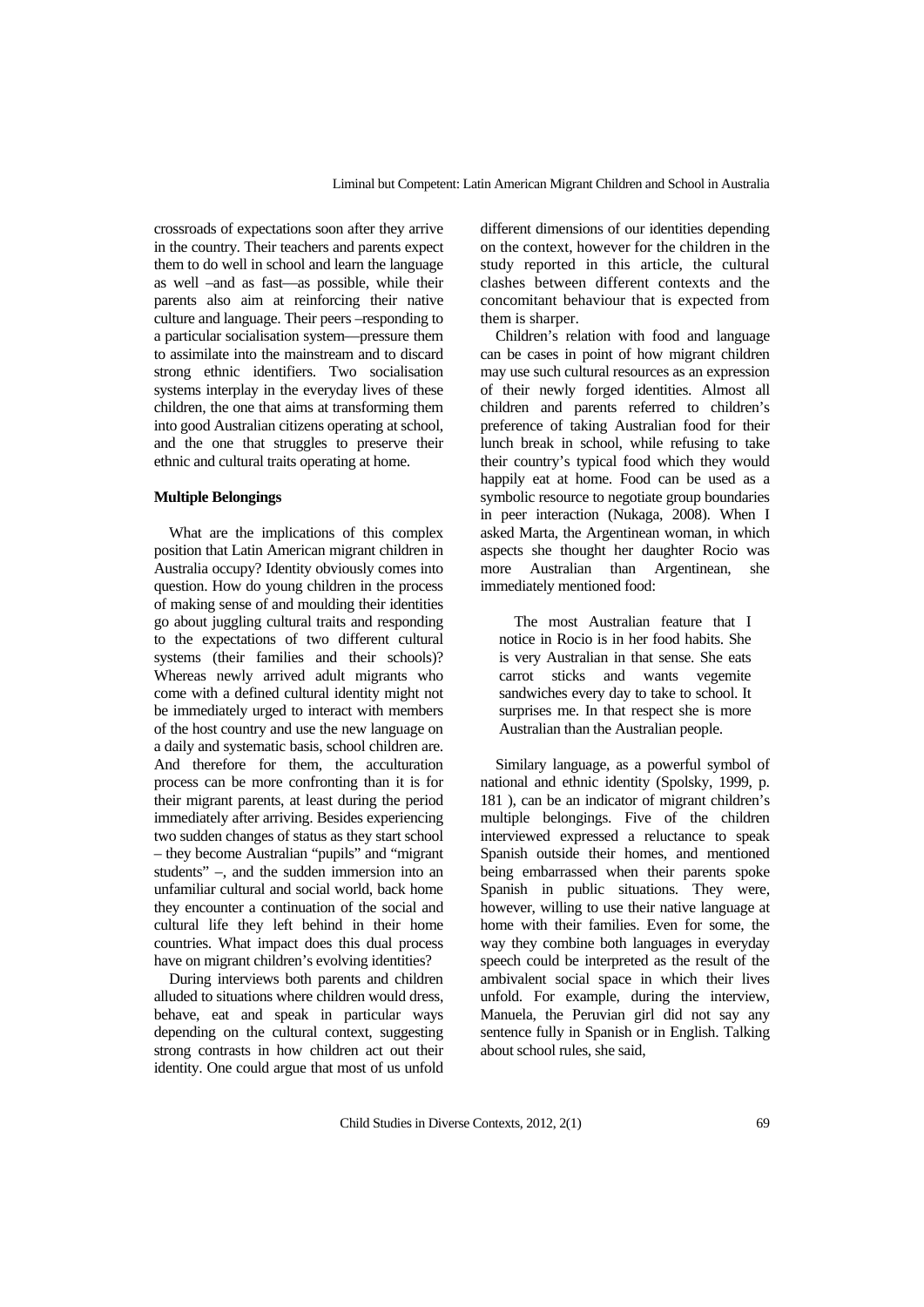Asi, en kindergarten cada rato necesita sit in line, y ahora nosotros sit in that line, in kindergarten necesita sit in that line. Ahora es that way. Y necesita se sit in the sun y que no tiene gorro te vas hacia el calor, gorro, tu vas a sit in the shade, no playing time. Y también otro rule, y también otro rule. Hay muchos rules en el colegio…Hay muchos rules en el colegio. Hands off and don't talk when the teacher is talking. Yo no dije que puedes hablar cuando la teacher está talking! Asi y también cuando tu no estás watching, you'll never learn again. (*English words are underlined*)

Studies of code-switching, which linguists describe as alternation in the use of two languages between two bilingual speakers, have described it as a strategy to enhance the communication between the speakers, or as a symptom of language deficiency (Cheng  $\&$ Butler, 1989). However my analysis suggests that code switching in children is also an indication of the fluctuating cultural and linguistic spaces they engage with on a daily basis.

Schools and peer pressure are strong influencers of children's identity. For Latin American migrant children in Australia, however, this process is often times counterbalanced at home with differing expectations. These children need therefore to find ways of responding to both systems while developing their sense of self and belonging at the same time. According to Santoro the identity migrant children construct is "a newly forged identity rather than an identity that is an amalgam of the distinctive characteristics of a number of cultures" (Santoro, 2009, p. 38). Similarly, Eskner and Orellana (2005) mention how the practices of immigrants can become permanent new social practices that lead to new cultural forms and identities. In fact, most parents interviewed for this study, saw their children and their practices in this way, neither Latin American, nor Australian, nor a combination of both. "That's how she is," said

Marta, the Argentinian mother when referring to her daughter. "I can't think 'she is more Australian, or she is very Argentinian'. It's just her".

Some recent studies have pointed out that despite their oscillating identity faces and roles, migrant children do not necessarily show signs of being confused, dislocated or out of context (e.g. Bak & von Bromssen, 2010; Eskner & Orellana, 2005), but rather seem to "embrace quite harmoniously their different belongings and be inspired by the wider world" (Bak & von Bromssen, 2010, p. 121). Despite some initial difficult times the children in the study also respond to this assessment. Their multiple belongings and liminal position may not only make them more culturally aware and strategic, but may also circumstantially empower them.

## **"Betwixt and Between": Migrant Children as Mediators**

(The liminal state is) ambiguous, neither here nor there, betwixt and between all fixed points of classification (Turner, 2002 p. 96)

Turner's description of the liminal phase has been borrowed by many to illustrate situations of transition in social life. Although referring specifically to rites of passage in which a change of status is involved, many of the characteristics of the liminal phase described by Turner resonate when exploring the lives of child migrants and the impact of school during their first years in the new country. Issues of ambiguity, change of status, vulnerability, transition between different contexts, lack of membership in established categories –typical of the liminal phase – are recognizable in the lives of migrants.

Eksner and Orellana (2005) have, however, warned us about the shortcomings involved in applying the term unconditionally to understand migrant lives. These authors find the concept inappropriate to refer to migrants' lives because it is a) temporarily bound, referring to a period of time that has a clear beginning and end, b)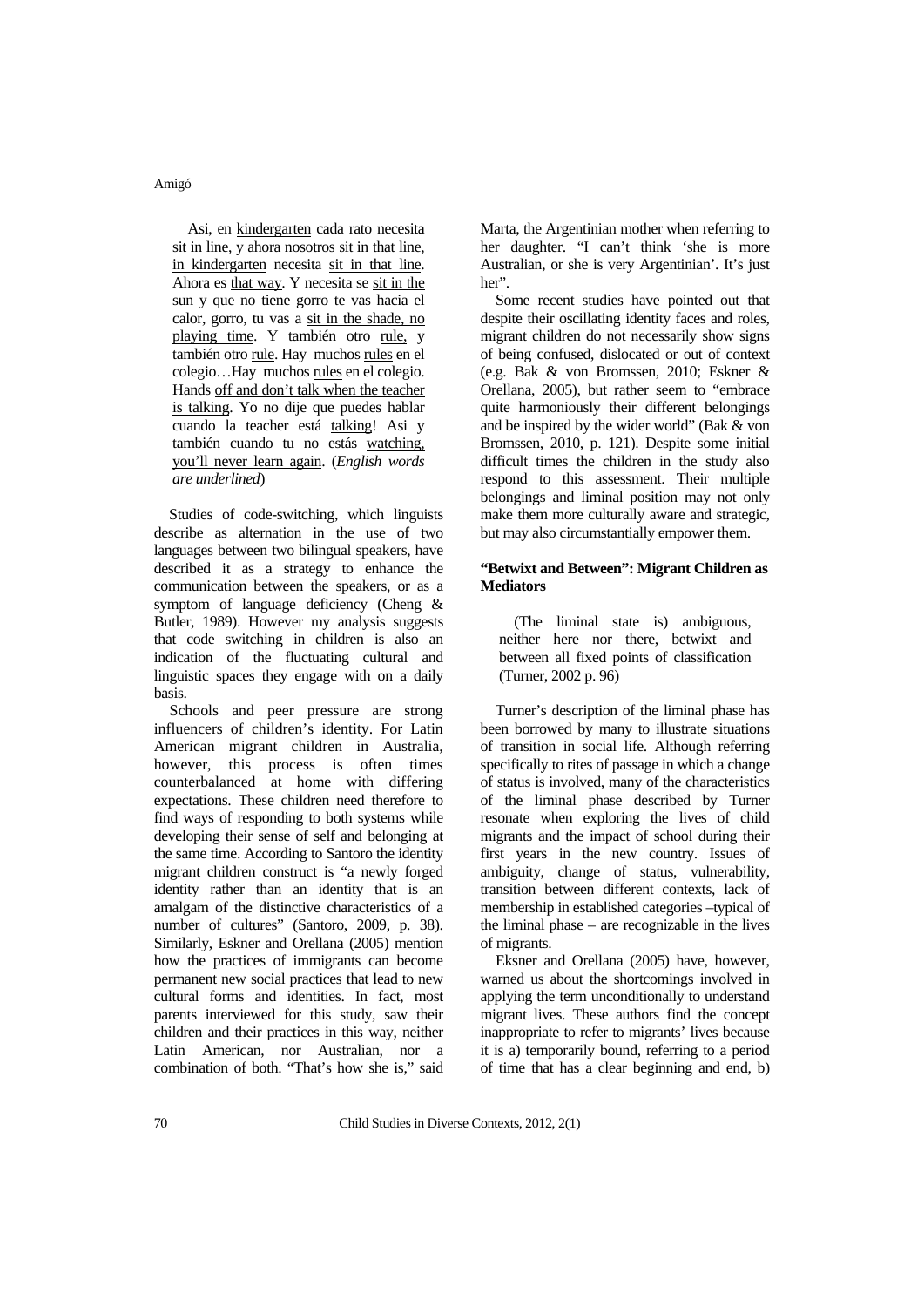does not account for the complex power issues interplaying in migrants' lives, and c) does not allow for the "multiple liminalities" as the complex system of memberships, exclusions and transitional phases present in migrants' experiences. While I acknowledge these limitations, and do not attempt to apply the term unconditionally, I believe the concept of liminality is illuminating when exploring the lives of recently arrived migrant school children who find themselves in situations of ambiguity and who may embrace multiple identities or belongings. In particular, its associated notion of "betwixt and between" is even more elucidating when exploring the mediating roles many of these children perform for their parents and siblings, teachers and peers. As they start operating 'betwixt and between' two cultures, two languages and two socialising systems their families and the school—their situation of liminality makes them at the same time competent individuals who are able to navigate the cultural domains of two systems. The accrual of experiences, skills, and knowledges (including of course language) that Latin American children in Australia acquire through school enables them to become cultural mediators, often undertaking a major role in socialising their parents into the new language and culture.

References to children acting as mediators were frequent during interviews. Parents gave numerous examples of their children assisting with language, but also helping them understand value systems in Australian society. Similarly, children themselves gave us examples of how they would help their parents and grandparents in everyday situations, and even translate to teachers and peers when needed. Consuelo, the Mexican woman, explained to me she is still having a very hard time trying to communicate in English, and her daughter is of invaluable assistance:

Jacinta helps me. She helps me a lot when we are out and about. I ask her all the time, "How do I say this or that?" And she tells me "Mum, you say it this way,

put your tongue like this to pronounce it well…" And now that we are on holidays I ask her to talk to me in English so that I learn, but we start in English and then I go back to Spanish and she tells me "Come on Mum, didn't we agree we were going to practise English?"

Mariela, an Argentinian six-year-old, recounted how she helps a newly arrived Spanish speaker in her classroom:

There is a new child at school who speaks Spanish and I am helping him so that he can understand what the teacher says. They put him in my class because I speak Spanish. The teacher wants me to help him too. So for example, if the teacher says "draw a flower", I tell him what she is saying so he can do it too.

And Antonia, a Peruvian mother gave an example of how her seven-year-old daughter and ten-year-old son introduce her to the Australian ethos:

In Peru it's OK to identify people by their ethnicity or religion. You can say "that one is a black person, that one is a Chinese, that one is a Jew". But my daughter and son get really upset if I refer to anyone in that way. When I told my daughter once "so you have a Chinese friend", she got really upset and said: "That's being racist. My friend has a name. In Australia we are all the same and you call people by their names". This is what they teach them at school and I am learning from them.

Issues of role reversal are worthy of analysis here, where sometimes Latin American migrant children, who usually master the English language after two years, not only become their parents' language teachers, but also the ones who explain the new country's culture to them. or even feel responsible for their wellbeing. Several works have shown how children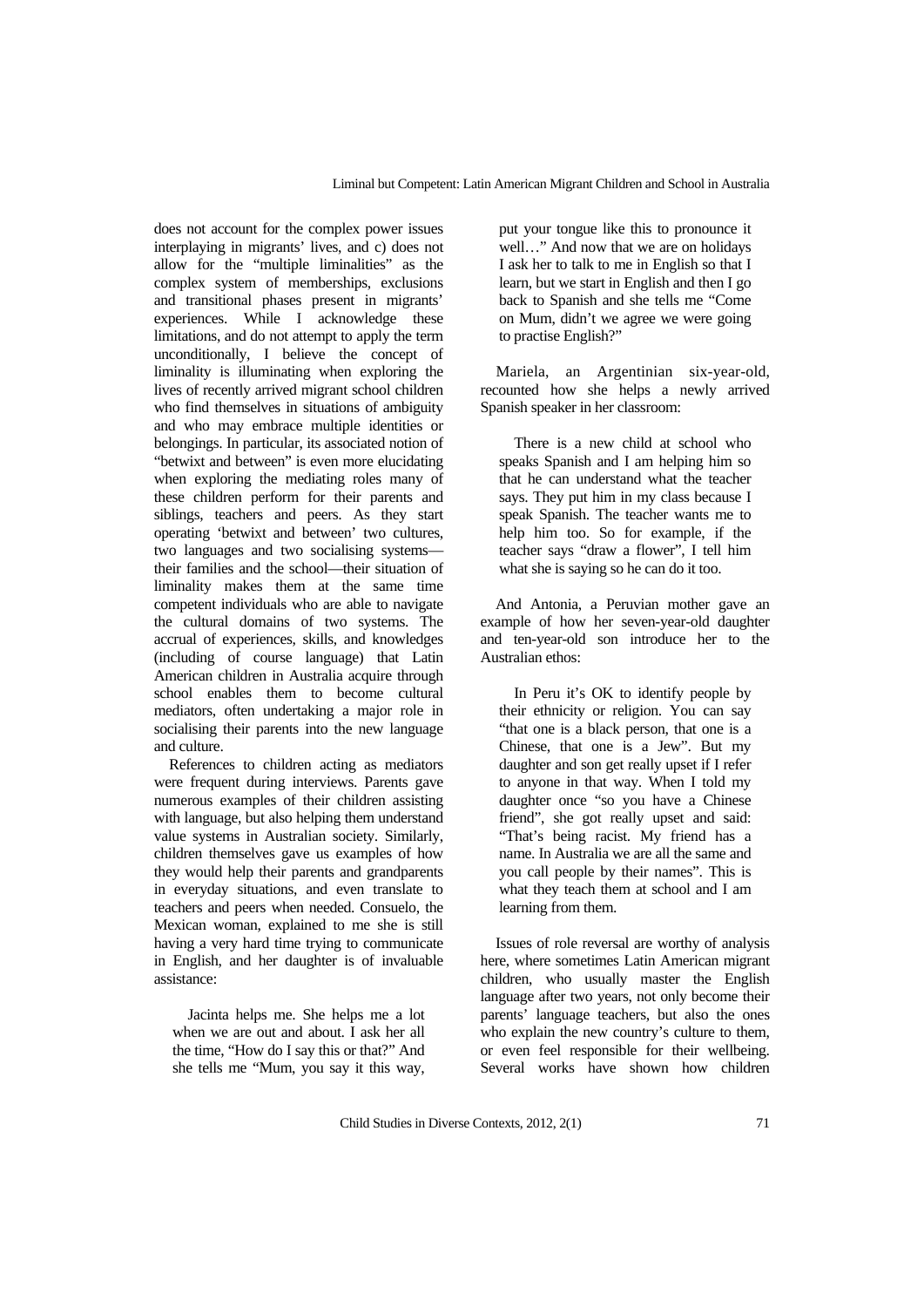become their parents' cultural mediators, translators, and carers in some situations (Christopoulou & de Leeuw, 2004; De Block & Buckingham, 2007; Orellana, Dorner, & Pulido, 2003; Smokowski, Rose, & Bacallao, 2008). Children's new roles have the potential to interfere with the socialising role of their home environments by introducing more culturally and educationally valued practices (Christopoulou & de Leeuw, 2004), and often present a disruption of the Western adult-child relation model where adults guide and protect their children and might generate anxiety in parents (Eskner & Orellana, 2005). However, the core argument of this paper is that children's crucial roles as language and cultural brokers offer the potential to empower them and to counterbalance the vulnerability they are subjected to in their condition of liminal subjects. As Bak and Von Bromseen (2010) have argued, migrant children have "diasporic consciousness", which entails "diasporic practices" and "multiple social identities" makes them competent migrant children rather than incompetent ones (until today, the prevalent perception of ethnic minority children in school settings).

# **Conclusion**

Latin American migrant children in Australia transit between cultural worlds on a daily basis– hence their liminality–often experiencing anxiety both at home and in school. Through school they incorporate the norms, codes, and practices of the new culture –usually with difficulties—which they will then translate to their parents, grandparents and sometimes even younger siblings. But while the school aims at standardising diversity at least to certain degree—one of the tacit purposes of public education—the family attempts to maintain a strong sense of connection to an ethnic, linguistic and cultural identity. Therefore this research suggests that Latin American children in Australia –and this may be true for many migrant children in diverse contexts—are often betwixt and between what the state and community desire from them and what their parents expect from them and teach them.

While challenging, this position they occupy is enabling –rather than disabling. The lives of migrant children have often been conceived within a "deficit model" that emphasizes what these children cannot do (speak, understand, adjust) instead on focusing not only on what they *can* do, but also on how they take advantage of their liminal position to act strategically and mould their lives in ways that benefit them.

In the end, they become the link between the old world and the new one. As Orellana et al. (2001) say, children in migrant families help constitute and reconfigure transnational social fields and transnational practices that shape particular childhoods.

Despite the small-scale nature of this study, and the specificity of the population studied the analysis of the data gathered has shed light on the complexity of issues newly arrived migrant children in Australia and their families may experience. Recent waves of migrants to Australia, as this study shows, differ significantly from previous ones in that they are highly educated and often determined to make their language and culture prevail. This can have policy implications: schools could seize this opportunity and take advantage of the multiple belongings of these children not by merely respecting diversity, but by engaging with it and embodying it through their ethos and practices. Migrant children carry with them the invaluable ability to connect different cultural worlds, a potential that needs to be acknowledged and utilized.

#### **References**

Australian Bureau of Statistics. (2008). *The people of Australia: Statistics from the 2006 census*. Canberra: Department of Immigration and Citizenship. Retrieved from www.immi. gov.au/media/publications/statistics/comm.../s ource.htm.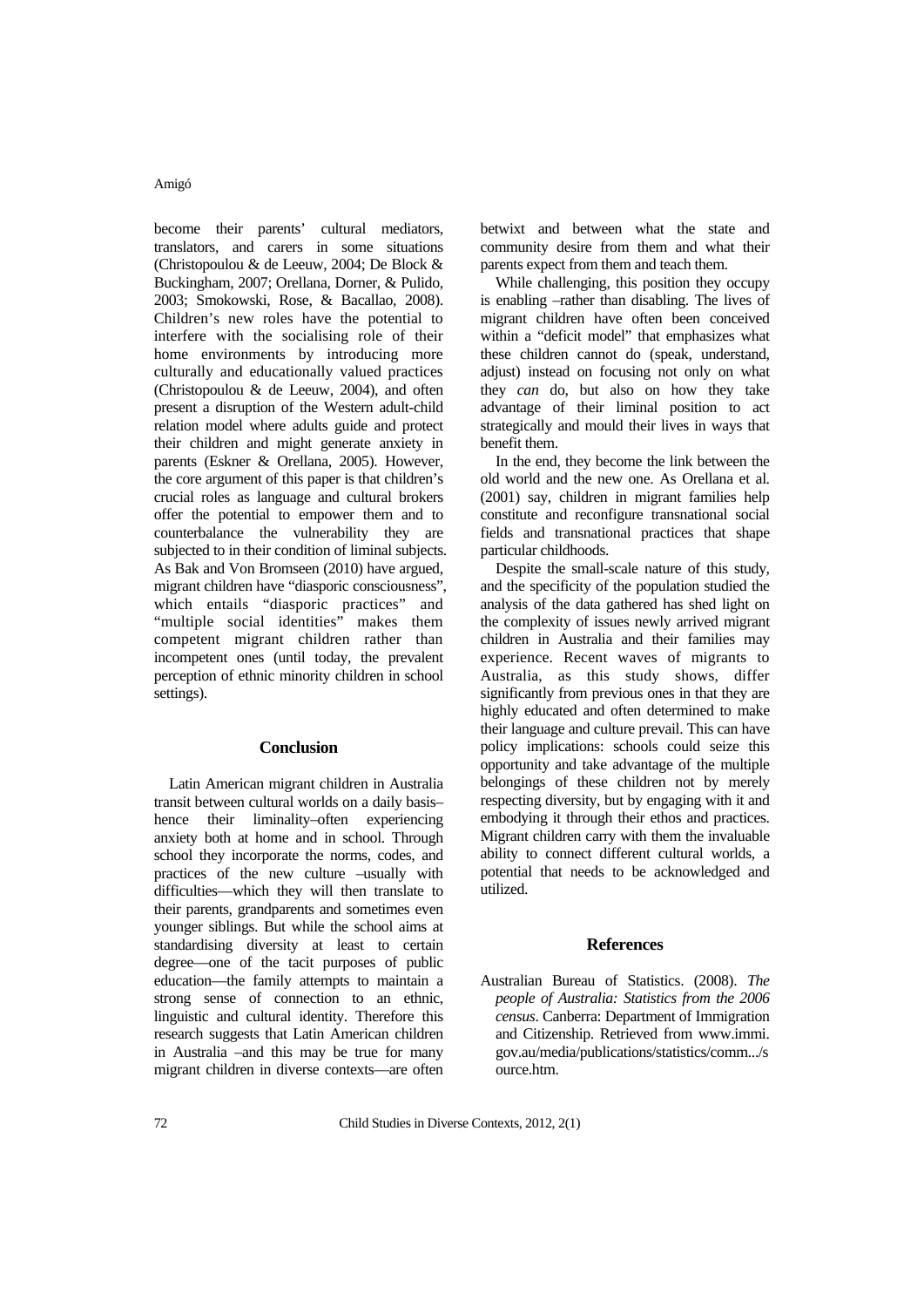- Adams, L., & Kirova, A. (Eds.). (2007). *Global migration and education: Schools, children and families*. New Jersey, London: Lawrence Erlbaum Associates
- Bak, M., & von Bromssen, K. (2010). Interrogating childhood and diaspora through the voices of children in Sweden. *Childhood, 17*(1), 113-128.
- Beraldi, C. (Ed.). (2006). *Education and intercultural narratives in multicultural classrooms*. Rome: Offizina Edizioni.
- Berry, J. W. (1997). Immigration, acculturation, and adaptation. *Applied Psychology, 46*(1), 5- 34.
- Brooker, L. (2005). Learning to be a child: Cultural diversity and early years ideology. In N. Yelland (Ed.), *Critical issues in early childhood education* (pp.115-130). Maidenhead: Open University Press.
- Cheng, L., & Butler, K. (1989). Code switching: A natural phenomenon versus language deficiency. *World Englishes, 8*(3), 292-309.
- Christopoulou, N., & de Leeuw, S. (2004). *Home is where the heart is: Family relations of migrant children in media clubs in six European countries. Children in communication about migration (CHICAM)*. Retrieved from www.chicam.org/reports/ index.html
- Collins , J., Reid, C., Fabiansson, C., & Healey, L. (2010). *Tapping the pulse of youth in cosmopolitan South-Western and Western Sydney*. Retrieved from www.immi.gov.au/ media/publications/.../tapping-pulse-youth.pdf
- De Block, L., & Buckingham, D. (2007). *Global children, global media: Migration, media and childhood*. Basingstoke: Palgrave Macmillan.
- Department of Education and Training (DET). (2010). *Students from language backgrounds other than English.* Sydney: New South Wales (NSW) Department of Education and Training. Retrieved from https://www.det. nsw.edu.au/about-us/.../key-statistics-andreports.
- Devine, D. (2007). Immigration and the enlargement of children's social space in school. In H. Zeiher, D. Devine, A. T. Kjørholt & H. Strandell (Eds.), *Flexible*

*childhood? Exploring children's welfare in time and space*. Odense: University Press of Southern Denmark.

- Devine, D. (2009). Mobilising capitals? Migrant children's negotiation of their everyday lives in school. *British Journal of Sociology of Education, 30*(5), 521-535.
- Dockett, S., & Perry, B. (2005). Starting school in Australia is 'a bit safer, a lot easier and more relaxing': Issues for families and children from culturally and linguistically diverse backgrounds. *Early Years: An International Journal of Research and Development, 25*(3), 271-281.
- Duchesne, S. (1996). *Parental beliefs and behaviour in relation to schooling.* (Ph.D. ), Macquarie University, Sydney.
- Eskner, J., & Orellana, M. (2005). Liminality as linguistic process: Immigrant youth and experiences of language in Germany and the United States. In J. Knörr & A. Nunes (Eds.), *Childhood and migration: From experience to agency*. Bielefeld & Somerset, NJ: Transcript and Transaction Publishers
- Glaser, B., & Strauss, A. (1967). *The discovery of grounded theory: Strategies for qualitative research*. Chicago: Aldine Transaction.
- Guo, K. (2005). Developing in a new languagespeaking setting. *Australian Journal of Early Childhood, 30*(3), 39-44.
- Katz, I., & Redmond, G. (2009). Review of the circumstances among children in immigrant families in Australia. *Innocenti Working Paper* (Vol. 2009-12). Florence: UNICEF Innocenti Research Centre.
- Lam, M. S., & Pollard, A. (2006). A conceptual framework for understanding children as agents in the transition from home to kindergarten. *Early Years: Journal of International Research & Development, 26*(2), 123-141.
- Laosa, L. M. (1999). Intercultural transitions in human development and education. *Journal of Applied Developmental Psychology, 20*(3), 355-406.
- Liddicoat, A. J. (2009). Evolving ideologies of the intercultural in Australian multicultural and language education policy. *Journal of*

Child Studies in Diverse Contexts, 2012, 2(1) 73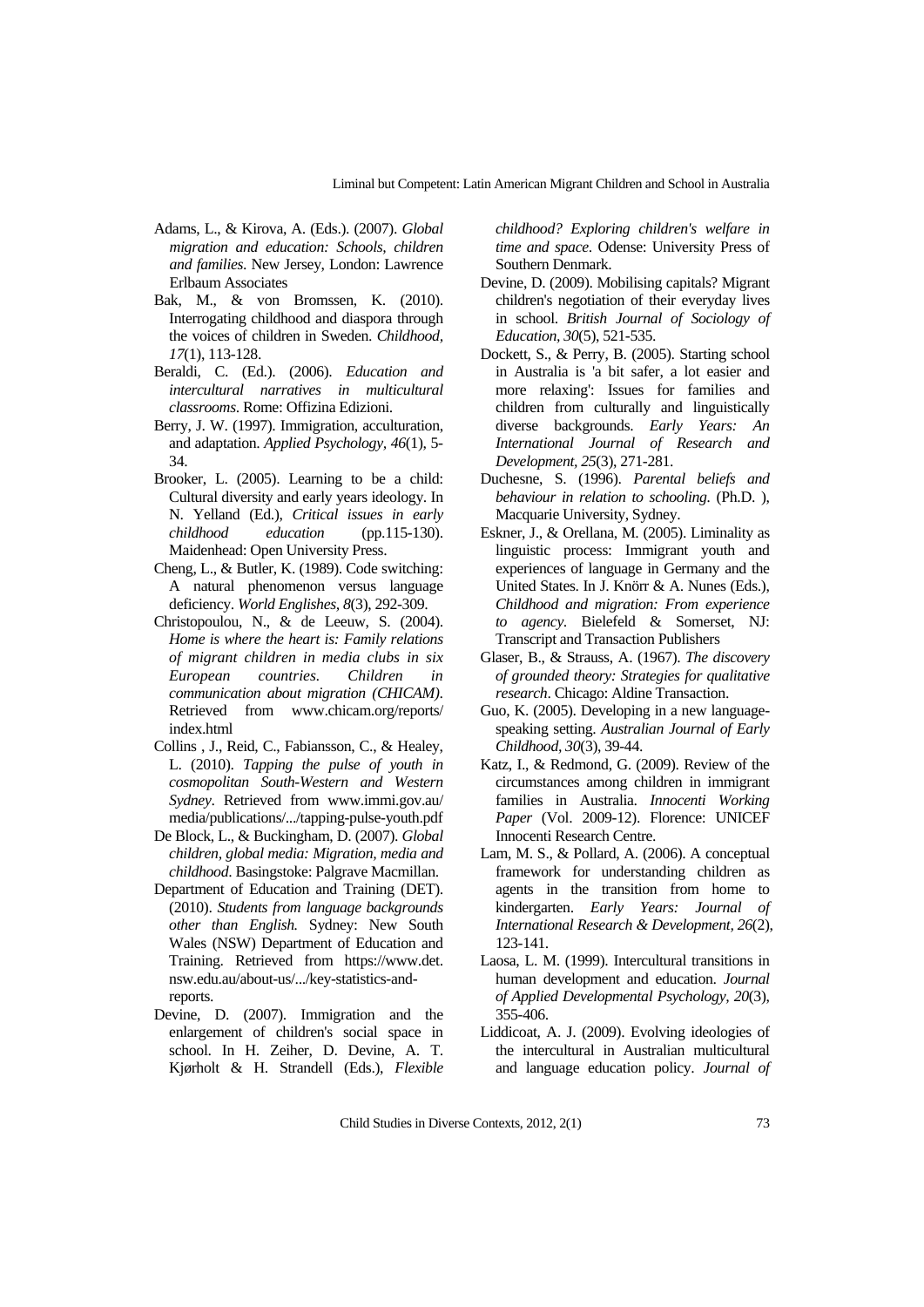*Multilingual and Multicultural Development, 30*(3), 189 - 203.

- López, R. (2005). Hispanics in Australia: An imagined community of communities. *Journal of Iberian and Latin American Studies, 11*(1), 103-110.
- Luykx, A. (2005). *Children as socializing agents: Family language policy in situations of language shift.* Paper presented at the 4th International Symposium on Bilingualism.
- MacNaughton, G. (2001). Silences and subtexts of immigrant and nonimmigrant children. *Childhood Education, 78*(1), 30-36.
- Mansouri, F., & Kamp, A. (2007). Structural deficiency or cultural racism: The educational and social experiences of Arab-Australian youth. *Australian Journal of Social Issues, 42*(1), 87-102.
- Mansouri, F., & Trembath, A. (2005). Multicultural education and racism: The case of Arab-Australian studentsin contemporary Australia. *International Education Journal, 6*(4), 516-529.
- Matthews, J. (2008). Schooling and settlement: Refugee education in Australia. *International Studies in Sociology of Education, 18*(1), 31- 45.
- Millar, N. (2011). Korean children's cultural adjustment during transition to the early years of school in Australia. *Australasian Journal of Early Childhood, 36*(3), 10-18.
- Monzó, L. D., & Rueda, R. (2009). Passing for English fluent: Latino immigrant children masking language proficiency. *Anthropology & Education Quarterly, 40*(1), 20-40.
- Nukaga, M. (2008). The underlife of kids' school lunchtime negotiating ethnic boundaries and identity in food exchange. *Journal of Contemporary Ethnography 37*(3), 342-380 .
- Ogbu, J. U., & Simons, H. D. (1998). Voluntary and involuntary minorities: A culturalecological theory of school performance with some implications for education. *Anthropology and Education Quarterly, 29*(2), 155-188.
- Orellana, M., Dorner, L., & Pulido, L. (2003). Accessing assets: Immigrant youth's work as

family translators or "para-phrasers". *Social Problems, 50*(4), 505-524.

- Orellana, M. F., Thorne, B., Chee, A., & Lam, W. S. E. (2001). Transnational childhoods: The participation of children in processes of family migration. *Social Problems, 48*(4), 572-591.
- Qin, D. B. (2006). "Our child doesn't talk to us anymore": Alienation in immigrant Chinese families. *Anthropology and Education Quarterly, 37*(2), 162-179.
- Sam, D. (2006). Acculturation of immigrant children and women. In D. Sam & J. Berry (Eds.), *The Cambridge handbook of acculturation psychology*. Cambridge Cambridge University Press.
- Sanagavarapu, P. (2010). What does cultural globalisation mean for parenting in immigrant families in the 21st century? *Australasian Journal of Early Childhood, 35*(2), 36-42
- Sanagavarapu, P., & Perry, B. (2005). Concerns and expectations of Bangladeshi parents as their children start school. *Australian Journal of Early Childhood, 30*(3), 45-57.
- Santoro, N. (2009). Teaching in culturally diverse contexts: What knowledge about 'self' and 'others' do teachers need? *Journal of Education for Teaching, 35*(1), 33-45.
- Smokowski, P. R., Rose, R., & Bacallao, M. L. (2008). Acculturation and Latino family processes: How cultural involvement, biculturalism, and acculturation gaps influence family dynamics. *Family Relations, 57*(3), 295-308.
- Spolsky, B. (1999). Second-language learning. In J. Fishman (Ed.), *Handbook of language and ethnic identity* (pp. 181-192). Oxford: Oxford University Press.
- Department of Education and Training (DET). (2010). *Students from language backgrounds other than English.* Sydney: New South Wales (NSW) Department of Education and Training. Retrieved from https://www.det. nsw.edu.au/about-us/.../key-statistics-andreports.
- Suárez-Orozco, C., & Suárez-Orozco, M. (2001). *Children of immigration*. Cambridge, MA: Harvard University Press.